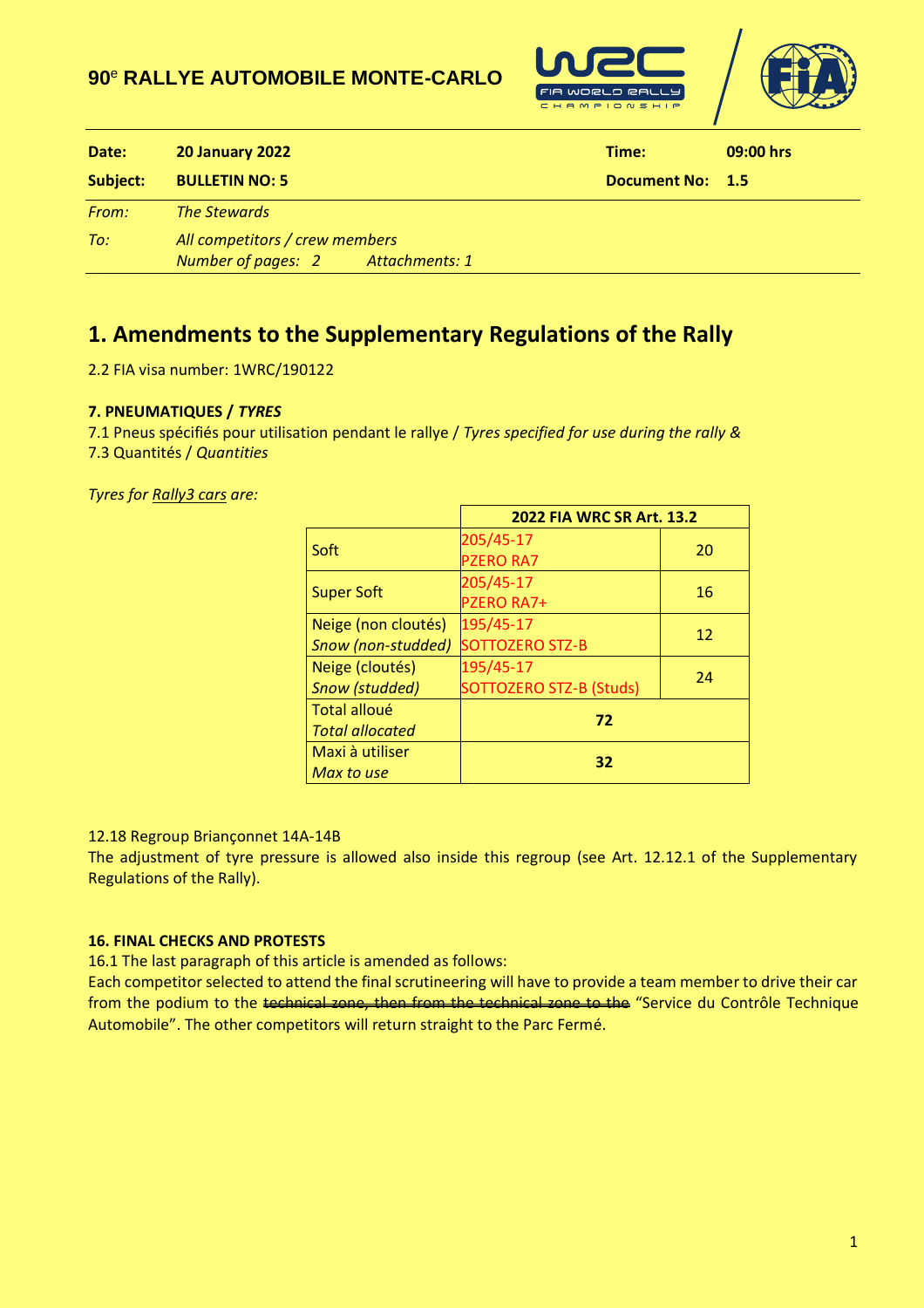



## **Other Changes**

#### **Tyre Marking Zone before TC0**

All cars must report to the Tyre Marking Zone, (shown in the attached map) before going to TC0. This is the same location as shown on Road Book 1, page 76, box 2. Not all the roads around the service park will be closed to just rally traffic on Thursday night, the attached map shows the directions that need to be followed to arrive at the Tyre Marking Zone before TC0.

#### **Refreshments at the following Regroups**

The organisers will provide refreshments for the competitors at the following Regroups:

- Roquebillière
- Digne-les-Bains
- Briançonnet

**The Stewards** 

**Iain Campbell Mathieu Remmerie Eric Barrabino**